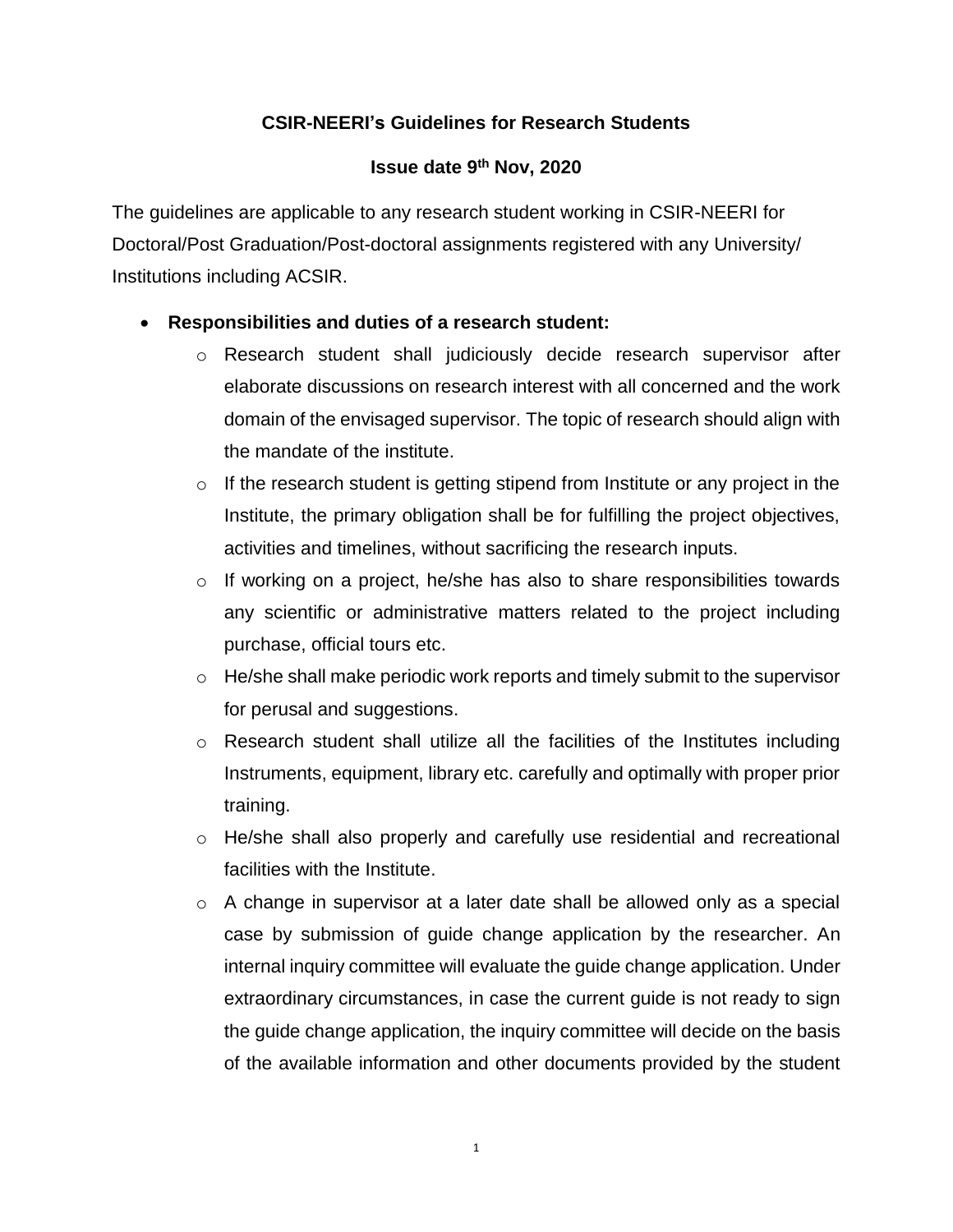to the Internal Enquiry Committee. The final decision will be issued on approval by the Competent Authority (CA).

- $\circ$  The inquiry committee will comprise of the following:
	- 1. Dr. MP Patil, CHAIRMAN
	- 2. Dr. (Mrs.) Shalini Tandon, Member
	- 3. Dr. P. Nagababu, Member
	- 4. Dr. (Mrs.) Rima Biswas, Convener

#### **Responsibilities of supervisor:**

- o Supervisor shall identify proper research topic considering the research orientation of the student and formulate the research problem to suit the needs of the envisaged degree and capabilities of the student.
- $\circ$  Sufficient time and guidance shall be extended to the student in such a way so as to get the desired results with enhanced capabilities of student
- o Proper planning should be made to ensure the timely completion of the research work and the students should be facilitated wherever required.
- $\circ$  Supervisor should regularly monitor the progress of the research work of the student and suggest timely amendments to avoid undue delays in the completion of the work.
- o Supervisor shall give necessary freedom to the student also.

#### **Ethical and moral responsibilities**

- o Research student and supervisor shall share a cordial relation with each other.
- o Student shall indicate and properly communicate the problems (personal or work related) to the supervisor and supervisor in turn, shall attempt to resolve the problems properly and amicably by required facilitation, motivation, encouragement and counseling. Supervisor's experience is to be respected in all such matters.
- o Supervisor should not extract morally and ethically undue work or advantages from the student.